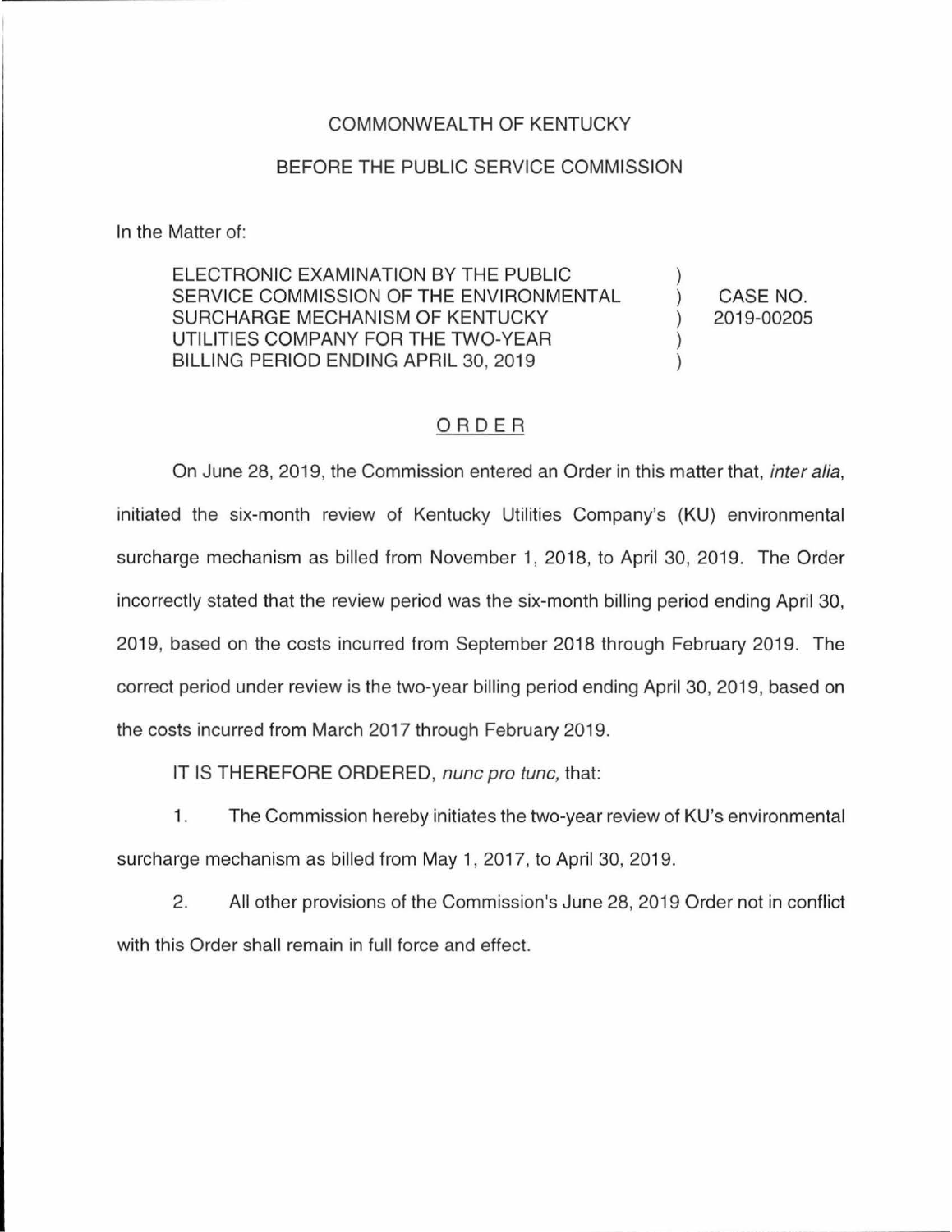By the Commission

| <b>ENTERED</b> |                                              |
|----------------|----------------------------------------------|
|                | <b>JUL 03 2019</b>                           |
|                | <b>KENTUCKY PUBLIC</b><br>SERVICE COMMISSION |

ATTEST:<br>Duver R. Penso xecutive Director

Case No. 2019-00205